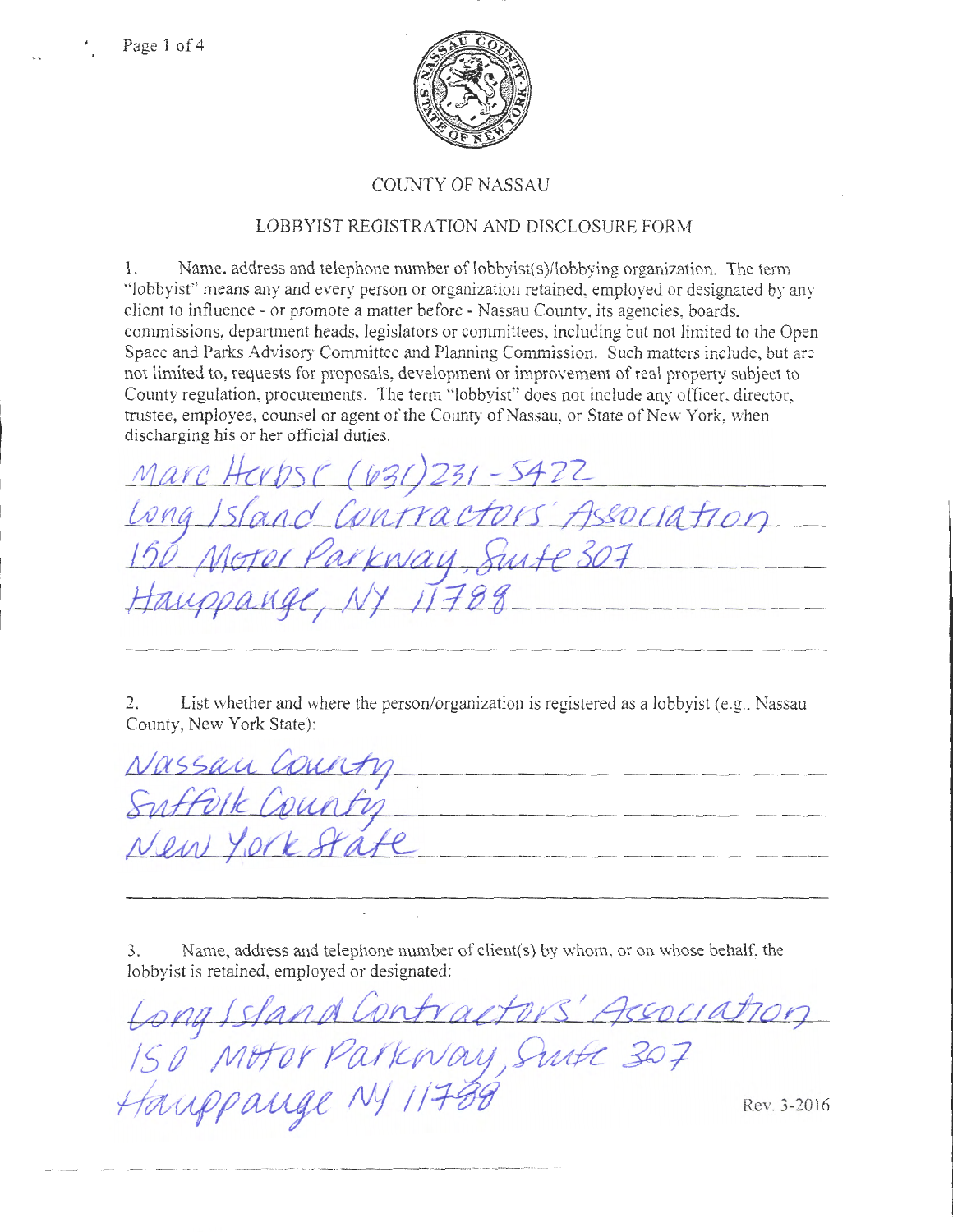|    | client(s) for each activity listed. See page 4 for a complete description of lobbying activities.         |
|----|-----------------------------------------------------------------------------------------------------------|
|    | IMFin                                                                                                     |
|    |                                                                                                           |
|    |                                                                                                           |
|    |                                                                                                           |
|    |                                                                                                           |
| 5. | The name of persons, organizations or governmental entities before whom the lobbyist<br>expects to lobby: |
|    |                                                                                                           |
|    |                                                                                                           |

\_\_\_\_\_\_\_\_\_\_\_\_\_\_\_\_ .........

Rev. 3-2016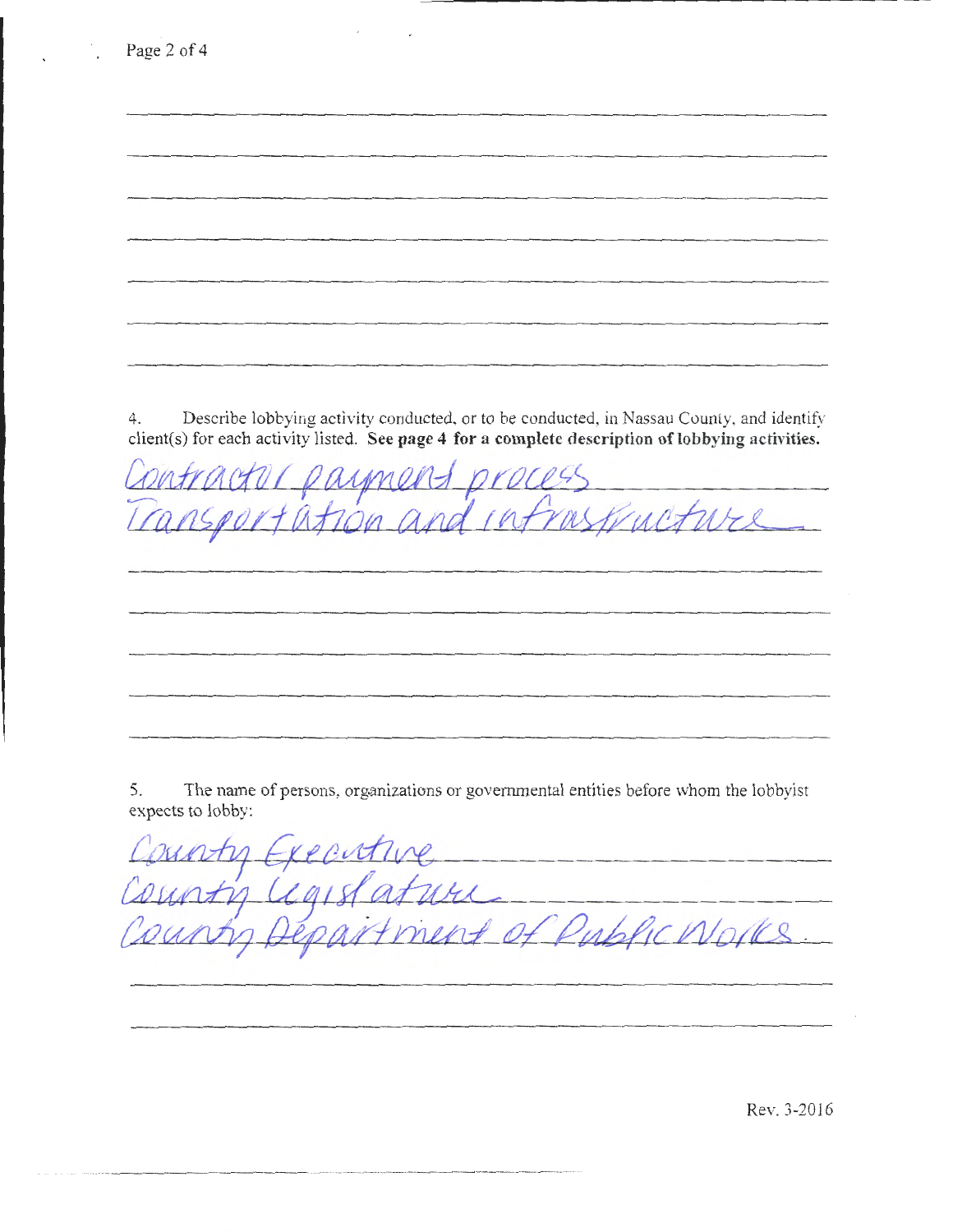6. If such lobby ist is retained or employed pursuant to a written agreement of retainer or employment, you must attach a copy of such document; and if agreement of retainer or employment is oral, attach a written statement of the substance thereof. If the written agreement of retainer or employment does not contain a signed authorization from the client by whom you have been authorized to lobby, separately attach such a written authorization from the client.

7. Within the previous year, has the lobbyist/lobbying organization or any of its corporate officers provided campaign contributions pursuant to the New York State Election Law to the campaign committees of any of the following Nassau County elected officials or to the campaign committees of any candidates for any of the following Nassau County elected offices: the County Executive, the County Clerk, the Comptroller, the District Attorney, or any County Legislator? If yes, to what campaign committee? If none, you must so state:

Laura Curran 2017 Nassau Forward (Jack Schnirman Vevoli 201 teline Singas  $\Lambda k$ 

I understand that copies of this form will be sent to the Nassau County Department of Information Technology ("IT") to be posted on the County's website.

I also understand that upon termination of retainer, employment or designation I must give written notice to the County Attorney within thirty (30) days of termination.

VERIFICATION: The undersigned affirms and so swears that he/she has read and understood the foregoing statements and they are, to his/her knowledge, true and accurate.

The undersigned further certifies and affirms that the contribution( $s$ ) to the campaign committees listed above were made freely and without duress, threat or any promise of a governmental The undersigned further certifies and affirms that the contribution(s) to the campaign comm<br>listed above were made freely and without duress, threat or any promise of a governmental<br>benefit or in exchange for any benefit

Dated:

Signed:

... *0* 

Print Name:

I continued:

Title:

Marc Herbst ecutive Director

Friends of *Vincent T. Muscarella* Jade Martins for County Executive Rev. 3-2016 Laura Curran 2017 Friends of Tom M<sup>c</sup>Kertt<br>Friends Jorthe Election of Vincent T. Muscarella